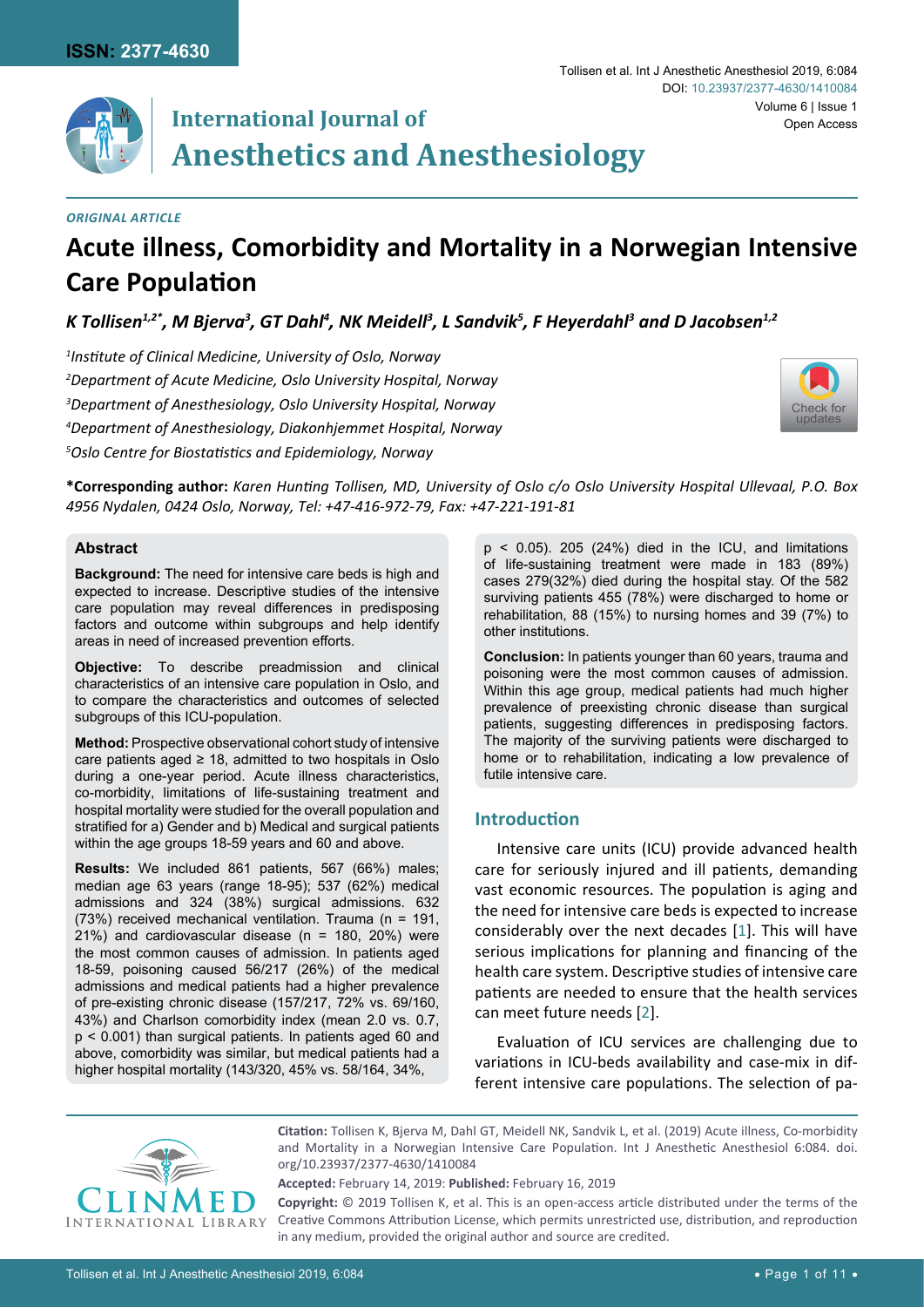tients may also vary between local and regional hospitals and these differences are important to address when studying ICU patients. Patients with medical and surgical admissions are often treated in specialized ICUs and may have different needs. Thus, separate description of medical and surgical ICU patients may be useful in the planning of future intensive care treatment.

Age, co-morbidity and severity of illness are important predictors of mortality in intensive care patients [[3](#page-8-2)]. Since co-morbidity increases significantly with age [[4](#page-8-3)], stratification in age groups is important when describing ICU populations. Comparison of the characteristics of medical and surgical patients - within age groups may reveal differences in predisposing factors, comorbidity factors and outcome [[5](#page-8-4)] that may help identify areas in need of increased prevention efforts.

On this background our study had the following aims:

1. To describe the age and gender distribution, comorbidity factors, diagnostic categories, limitations of life-sustaining treatment and hospital mortality of a mixed ICU population in Oslo.

2. To compare a) Male and female patients and b) Medical and surgical patients within age groups on selected parameters.

## **Material and Methods**

#### **Study design and population**

The study had a prospective observational cohort design and included intensive care patients admitted to the intensive care units (ICUs) at the Oslo University hospital Ullevaal and the Diakonhjemmet Hospital in the period February 3rd 2014 to February 2nd 2015. The Oslo University hospital Ullevaal is a tertiary referral hospital with comprehensive medical services including trauma, neurosurgery and percutaneous cardiac intervention for Eastern Norway (3.0 million inhabitants). In addition, it serves as a local hospital for one third of Oslo's population (647,676 inhabitants; 2015).

The Diakonhjemmet hospital serves as a local hospital for 115,000 inhabitants in Oslo. Five intensive care units participated in the study; the medical, cardiac, surgical and neurosurgical ICUs at the Oslo Universitiy hospital, Ullevaal and the mixed medical/surgical intensive care unit at the Diakonhjemmet hospital ([Table 1\)](#page-1-0). Since the post-operative units at the study hospitals did not participate in the study, no patients with elective thoracic or cardiac surgery were included. In order to avoid individuals being represented multiple times, only the first admission of each patient during the study period was registered.

Inclusion criterias were age  $\geq$  18 years and 1) Intubation regardless of length of stay and/or 2) ICU length of stay ≥ 24 hours, and dysfunction of ≥ two organ systems (see [Appendix\)](#page-10-0). Of the 995 ICU-admissions filling the inclusion criteria ([Figure 1](#page-2-0)), 91 patients were excluded due to missing consent or language problems. Median age for these patients was 54 (range 18-89), and 63% were males. Of the remaining 904 admissions, 43 (4%) were readmissions of previously included patients and therefore excluded from the analysis.

## **Ethics**

Ethics approval was granted by the Norwegian Regional Ethics Committee (REK), case number 2012/12601. Informed consent was given by the patient or next of kin. Exceptions were made for patients 1) Unable to give their consent themselves without next of kin that could be asked instead 2) Admitted with acute poisoning and 3) Who died during ICU treatment.

## **Stratification**

The material was stratified into medical and surgical admissions as defined by the SAPS II system: 1) Medical: No surgery within 1 week prior to ICU admission. 2) Surgical: a) Scheduled surgical patients - elective surgery within 7 days of ICU admission and b) Non-scheduled surgical patients: acute surgery (scheduled less than 24 h in advance) within 1 week prior to ICU admission. The World Health Organization define patients above 60 years as elderly. We therefore subdivided the patients in age groups 18-59 and 60 and above.

#### **Registrations**

Data were consecutively collected using a standardized registration form and included the following variables: Age; gender; preadmission living situation (living at home without home care (selfreliant), living at home with home care, nursing home etc.); Charlson comorbidity index (C.I.I) [[6](#page-9-0)]; main diagnostic category based on the APACHE system;

<span id="page-1-0"></span>

| <b>Table 1:</b> Description of the ICUs participating in the study. |  |  |
|---------------------------------------------------------------------|--|--|
|---------------------------------------------------------------------|--|--|

| Intensive care units |                                           | <b>ICU beds</b> | Number of admissions pr. year | Nurse: Patient ratio |  |
|----------------------|-------------------------------------------|-----------------|-------------------------------|----------------------|--|
|                      | <b>Oslo University Hospital, Ullevaal</b> |                 |                               |                      |  |
|                      | Medical                                   | 6               | 450                           | 1.3:1                |  |
|                      | 2. Cardiac                                | 3               | 150                           | 1:1                  |  |
|                      | 3. Surgical, general                      | 10              | 420                           | 2:1                  |  |
|                      | 4. Neurosurgical                          | 6               | 220                           | 2:1                  |  |
|                      | <b>Diakonhjemmet Hospital</b>             |                 |                               |                      |  |
| 5.                   | Mixed general                             |                 | 300                           | 1:1                  |  |
| Total                |                                           | 29              | 1540*                         |                      |  |

\*Numbers pr. 2018.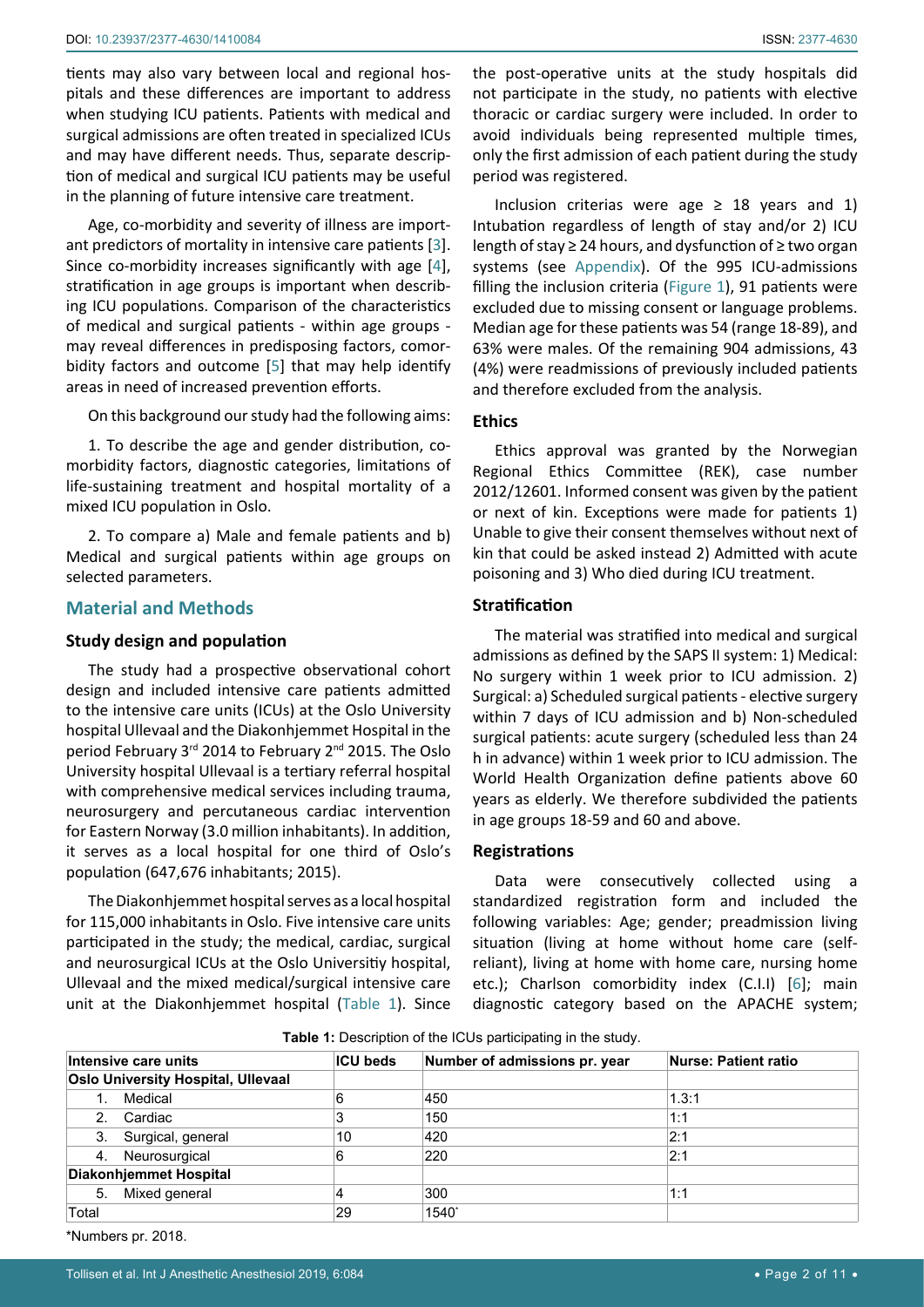SAPS II score [[7](#page-9-1)]; SOFA (sequential organ dysfunction assessment) [[8\]](#page-9-2) at admission; length of stay; mechanical ventilator support; duration of mechanical ventilation; non-invasive ventilator support; renal replacement therapy; post-discharge location (home, nursing

home etc.); ICU-mortality and total hospital mortality (ICU-mortality included). For patients who died in the ICU, we registered decisions regarding limitations of life-sustaining treatment including a) Withholding treatment (the decision not to start or increase a life-

<span id="page-2-0"></span>

<span id="page-2-1"></span>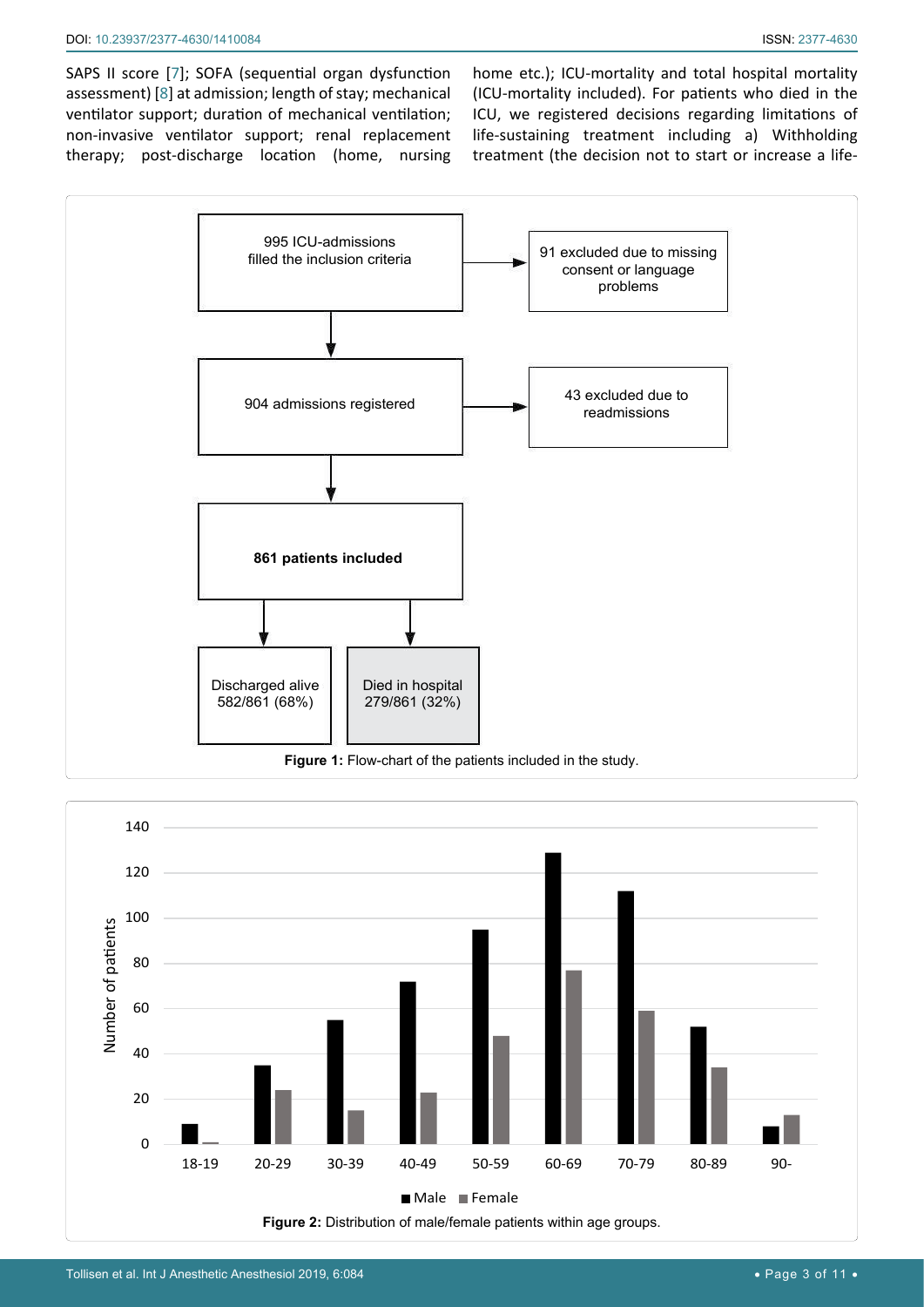sustaining intervention) or b) Withdrawing treatment (the decision to stop a life-sustaining intervention) [[9](#page-9-3)].

## **Statistics**

Chi square test was used when comparing proportions and an independent samples t-test was used when comparing means. IBM SPSS® version 25.0 for Windows (Armonk, NY, USA) was used for the statistical analysis. P values < 0.05 were considered statistically significant.

## **Results**

## **Study population**

Of the 861 patients included ([Figure 1](#page-2-0)), 567 (66%) were males, 537 (62%) were medical admissions and 324 (38%) were surgical admissions, of which 27 were scheduled and 297 non-scheduled. Median age was 63 years (range 18-95). Male patients were younger than female patients (median age 61 vs. 64,  $p = 0.03$ ), and were in majority within all age groups except for patients aged 90 and above ([Figure 2](#page-2-1)). Surgical patients were younger than medical patients (median age 60 vs. 64,  $p < 0.01$ ).

Characteristics of the overall study population stratified for medical and surgical patients, are presented in [Table 2](#page-3-0), [Table 3,](#page-3-1) [Table 4](#page-4-0) and [Table 5](#page-5-0).

Overall, mean Charlson comorbidity index (CCI) was 2.3, and 672 (78%) of the patients had pre-existing chronic disease at admission [\(Table 2\)](#page-3-0). In the age group 18-59, medical patients had higher mean Charlson co-morbidity index (CCI) (2.0 vs. 0.7,  $p < 0.001$ ) and prevalence of pre-existing chronic disease than surgical patients (157/217, 72% vs. 69/160, 43%, p < 0.001). Comorbidity was similar in the age group 60 and above and between the genders. Of the patients included,

|                                                |               | able <b>E.</b> The admission characteristics. |                            |                                  |                 |
|------------------------------------------------|---------------|-----------------------------------------------|----------------------------|----------------------------------|-----------------|
|                                                | All patients  | 18-59 years (n = 377)                         |                            | 60 years and above ( $n = 484$ ) |                 |
|                                                | $N = 861$     | <b>Medical</b>                                | <b>Surgical</b>            | <b>Medical</b>                   | <b>Surgical</b> |
|                                                |               | $n = 217$                                     | $n = 160$                  | $n = 320$                        | $n = 164$       |
| <b>Males</b> $n$ (%)                           | 567 (66%)     | 145 (67%)                                     | 121 (75%)                  | 199 (62%)                        | 102 (62%)       |
| Charlson co-morbidity index, mean ±<br>SD      | $2.3 \pm 2.2$ | $2.0 \pm 2.2$                                 | $0.7 \pm 1.3$ <sup>*</sup> | $3.0 \pm 2.2$                    | $2.7 \pm 2.1$   |
| Chronic disease n (%)                          |               |                                               |                            |                                  |                 |
| Known chronic disease                          | 672 (78%)     | 157 (72%)                                     | 69 (43%)*                  | 298 (93%)                        | 148 (90%)       |
| No prior chronic disease                       | 189 (22%)     | 60 (28%)                                      | 91 (57%)*                  | 22 (7%)                          | 16 (10%)        |
| Common chronic disease categories <sup>1</sup> |               |                                               |                            |                                  |                 |
| Cardiovascular disease n (%)                   | 343 (40%)     | 45 (21%)                                      | 21 (13%)                   | 195 (61%)                        | 82 (50%)        |
| Chronic pulmonary disease n (%)                | 167 (20%)     | 24 (11%)                                      | 9(6%)                      | 101 (32%)                        | 33 (21%)        |
| Diabetes n (%)                                 | 136 (16%)     | 29 (13%)                                      | 4(3%)                      | 70 (22%)                         | 33 (20%)        |
| Polyfarmacy, regular medication n (%)          |               |                                               |                            |                                  |                 |
| None                                           | 213 (25%)     | 70 (32%)                                      | 97 (61%)*                  | 27 (9%)                          | 19 (12%)        |
| $1 - 4$                                        | 358 (42%)     | 93 (43%)                                      | 49 (31%)                   | 113 (35%)                        | 102 (62%)       |
| $5 - 7$                                        | 145 (17%)     | 26 (12%)                                      | 8(5%)                      | 85 (27%)                         | 26 (16%)        |
| $\geq 8$                                       | 145 (17%)     | 28 (13%)                                      | 6(4%)                      | 94 (29%)                         | 17 (10%)        |
| Living situation $n$ (%)                       |               |                                               |                            |                                  |                 |
| Home without home care                         | 679 (79%)     | 178 (82%)                                     | 143 (89%)*                 | 221 (69%)                        | 137 (84%)*      |
| Home with home care                            | 90 (10%)      | 13 (6%)                                       | 2(1%)                      | 63 (20%)                         | 12 (7%)         |
| Nursing home or institution                    | 50 (6%)       | 6(3%)                                         | $0(0\%)$                   | 30(9%)                           | 14 (9%)         |
| Homeless                                       | $11(1\%)$     | 6(3%)                                         | 4(2%)                      | $1(0.3\%)$                       | 0               |
| Other $2$                                      | 24 (3%)       | 11 (5%)                                       | 8(6%)                      | 4(1%)                            | 0               |
| Unknown                                        | 8(1%)         | 3(1%)                                         | 3(2%)                      | $1(0.3\%)$                       | $1(0.6\%)$      |

<span id="page-3-0"></span>**Table 2:** Pre-admission characteristics.

1 Each patient may have more than one disease; <sup>2</sup> Incl. psychiatric and drug abuse institutions; \* p < 0.05.

|                                           | All patients $N = 861$ | 18-59 years (n = 377) |                  | 60 years and above ( $n = 484$ ) |                  |  |
|-------------------------------------------|------------------------|-----------------------|------------------|----------------------------------|------------------|--|
| <b>Main diagnosic</b><br>categories n (%) |                        | Medical $n = 217$     | Surgical n = 160 | Medical n = 320                  | Surgical n = 164 |  |
| Trauma                                    | 191 (22%)              | 0                     | 119 (74%)        | 0                                | 72 (44%)         |  |
| Cardiovascular disease                    | 180 (21%)              | 47 (22%)              | 3(2%)            | 124 (39%)                        | 6(4%)            |  |
| Sepsis                                    | 116 (13%)              | 41 (19%)              | $ 2(1\%)$        | 63 (20%)                         | 10(6%)           |  |
| Respiratory                               | 88 (10%)               | 16 (7%)               | 3(2%)            | 53 (17%)                         | 16 (10%)         |  |
| Gastrointestinal                          | 81 (10%)               | 17 (8%)               | 12(8%)           | 17 (5%)                          | 35 (21%)         |  |
| Neurologic/CNS                            | 73 (8%)                | 22 (10%)              | 12 (8%)          | 27 (8%)                          | 12 (7%)          |  |
| Poisoning                                 | 65 (8%)                | 56 (26%)              | 0                | 9(3%)                            | 0                |  |
| Cancer                                    | 23 (3%)                | 4(2%)                 | 4(3%)            | 5(2%)                            | 10(6%)           |  |
| Other                                     | 44 (5%)                | 14 (7%)               | 5 (3%)           | 22 (7%)                          | 3(2%)            |  |

<span id="page-3-1"></span>**Table 3:** Main diagnostic categories n (%).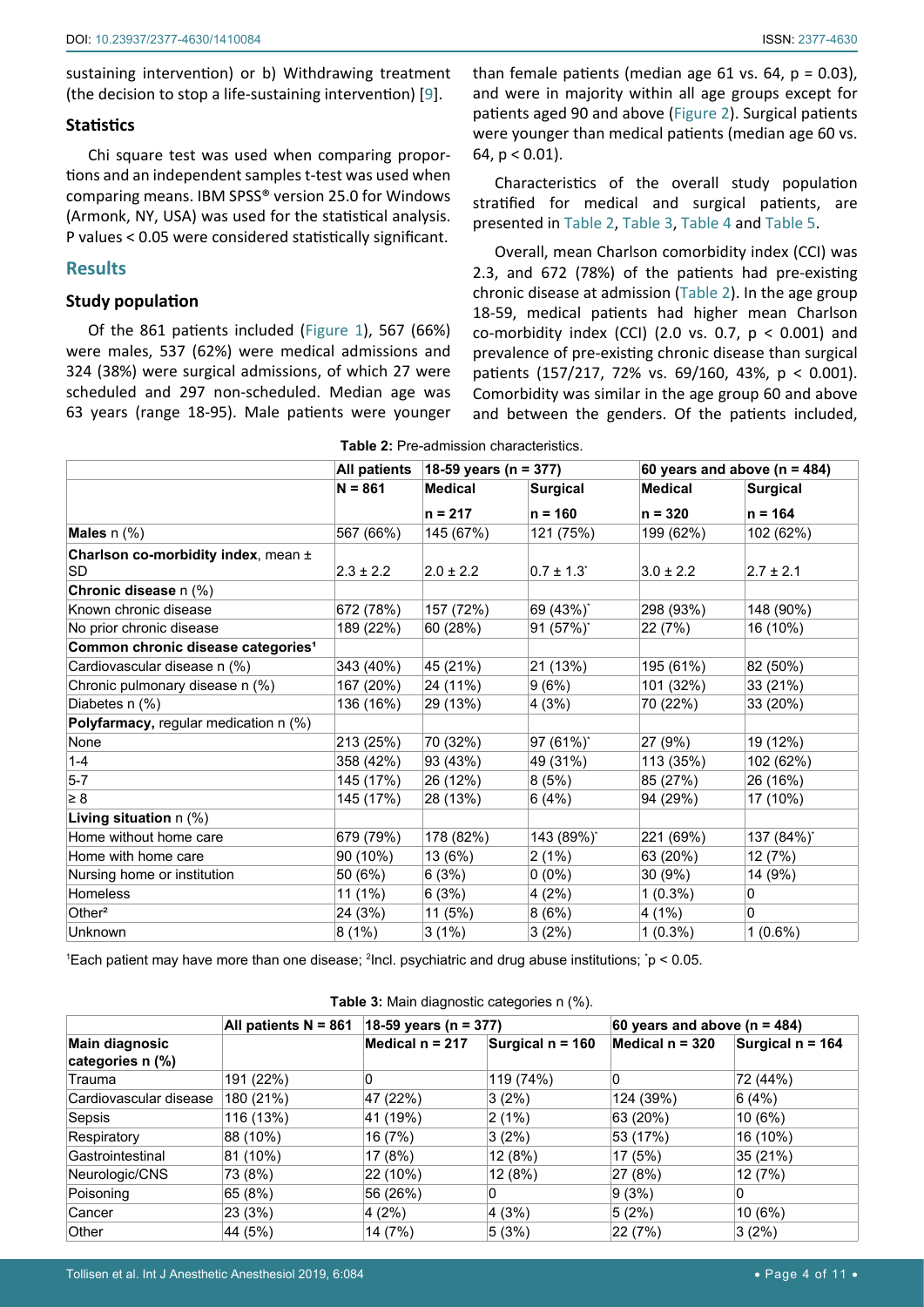|                                                          | All patients ( $N = 861$ ) | 18-59 years (n = 377) |                      | 60 years and above ( $n = 484$ ) |                     |
|----------------------------------------------------------|----------------------------|-----------------------|----------------------|----------------------------------|---------------------|
|                                                          |                            | <b>Medical</b>        | <b>Surgical</b>      | <b>Medical</b>                   | <b>Surgical</b>     |
|                                                          |                            | $n = 217$             | $n = 160$            | $n = 320$                        | $n = 164$           |
| SAPS II, mean ± SD                                       | $46.0 \pm 18$              | $41.7 \pm 19$         | $39.0 \pm 14$        | $52.3 \pm 19$                    | $46.8 \pm 16*$      |
| SOFA admission, mean ± SD                                | $7.4 \pm 3.5$              | $7.1 \pm 4$           | $6.8 \pm 3$          | $7.7 \pm 4$                      | $7.4 \pm 3$         |
| ICU-length of stay (LOS), median<br>days (IQR)           | $4.5(1.9-9.8)$             | $3.5(1.3-7.7)$        | $6.2$ (2.3-14.5)*    | $3.7(1.8-7.3)$                   | $6.9(3.0-14.5)^{*}$ |
| Transferred to other hospital during<br>ICU-stay, n (%)  | 214 (25%)                  | 52 (24%)              | 43 (27%)             | 76 (24%)                         | 43 (26%)            |
| Intubated patients, n (%)                                | 632 (73%)                  | 152 (70%)             | 158 (99%)*           | 164 (51%)                        | 158 (96%)*          |
| Mechanical ventilator support time,<br>days, median(IQR) | $3(1-8.4)$                 | $2.8(0.5-7.0)$        | $(2.0 (0.5 - 10.0))$ | $3.0(1.1-7.0)$                   | $4.0(1.0-10.6)$     |
| Non-invasive ventilator support $n$ (%) 227 (26%)        |                            | 46 (21%)              | 22 (14%)             | 129 (40%)                        | $30(18\%)^*$        |
| Renal replacement therapy n (%)                          | 91 (11%)                   | 38 (17%)              | 12 (8%)*             | 26 (8%)                          | 15 (9%)             |
| Vasopressor therapy n (%)                                | 575 (67%)                  | 117 (53%)             | 121 (75%)*           | 202 (63%)                        | 135 (82%)*          |
| Sepsis <sup>1</sup>                                      |                            |                       |                      |                                  |                     |
| Total n (%)                                              | 210 (24%)                  | 61 (28%)              | 26 (16%)             | 84 (26%)                         | 39 (24%)            |
| Primary source:                                          |                            |                       |                      |                                  |                     |
| Respiratory n (%)                                        | 88 (10%)                   | 28 (13%)              | 5(3%)                | 45 (14%)                         | 10 (6%)             |
| Abdominal organs n (%)                                   | 45 (5%)                    | 4(2%)                 | 11 (7%)              | 9(3%)                            | 21 (13%)            |
| Soft tissue n (%)                                        | 25 (3%)                    | 11 (5%)               | 5(3%)                | 7(2%)                            | 2(1%)               |
| Urinary tract n (%)                                      | 19 (2%)                    | 4(2%)                 | 0                    | 14 (4%)                          | 6(1%)               |
| Catheter-related infection n (%)                         | 11 (1%)                    | 4(2%)                 | 2(1%)                | 4 (1%)                           | 6(1%)               |
| CNS n (%)                                                | 11 (1%)                    | 6(2%)                 | 3(2%)                | 2(1%)                            | 0                   |
| Endocarditis n (%)                                       | $5(0.5\%)$                 | 3(1%)                 | 0                    | $1(1\%)$                         | $1(1\%)$            |
| Other $n$ $%$ )                                          | $2(0.2\%)$                 | 0                     | 0                    | $1(0.5\%)$                       | $1(0.5\%)$          |
| Origin unknown n (%)                                     | 9(1%)                      | 4(2%)                 | 0                    | 3(1%)                            | 2(1%)               |

<span id="page-4-0"></span>**Table 4:** Severity of illness and treatment.

<sup>1</sup>Sepsis as main diagnose (n = 116) or complication (n = 94).  $*p<0.05$ 

679 (79%) were self-reliant without home care services before admission. The proportion of self-reliant patients was higher in surgical than medical patients (178/217, 82% vs. 143/160, 89%, p < 0.05 and 137/164, 84% vs. 221/320, 69%, p < 0.01 respectively) and in male compared to female patients (460/567, 81% vs. 219/294, 74% p < 0.03). Overall, mean SAPS II was 46, and mean SOFA score at admission 7.4.

## **Diagnostic categories**

Trauma and cardiovascular disease were the most common diagnoses [\(Table 3](#page-3-1)). Average age differed markedly between the diagnostic categories ([Figure 3](#page-5-1)). The categories trauma and poisoning were dominated by younger patients (median age 53 and 41. respectively). Poisoning caused 56/217 (26%) of the medical admissions in the age group 18-59 ([Table 3](#page-3-1)), and 30/65 (46%) in the subgroup below 40 years. Trauma caused 119/160 (74%) of the surgical admissions in patients aged 18-59 ([Table 3](#page-3-1)), and 56/75 (75%) of the subgroup below 40. In the age group 60 and above, the most common diagnoses in medical patients were cardiovascular disease (124/320, 39%) and sepsis (63/320, 20%). Trauma (72/164, 44%) and gastrointestinal disease (35/164, 21%) were the most common diagnoses in surgical patients.

Male patients were in majority within all diagnostic categories. Trauma and cardiovascular disease had the highest proportion of males (75% and 76%, respectively).

210/861 (24%) of the study sample had sepsis ([Table](#page-4-0)  [4](#page-4-0)), either as the main diagnosis (n = 116) or complication. Respiratory infection was the most common primary source of sepsis in medical patients of both age groups, as opposed to abdominal infection in surgical patients.

## **Treatment**

Overall, 632 (73%) patients received mechanical ventilation [\(Table 4](#page-4-0)) The proportion of intubated patients were significantly higher in males than in females (438/567, 77% vs. 194/294, 66%, p < 0.01). Across the age groups, more surgical than medical patients received mechanical ventilation (158/160, 99% vs. 152/217, 70%, p < 0.001 and 158/164, 96% vs. 164/320, 51%, p < 0.001) as well as vasopressor therapy (121/160, 75% vs. 117/217, 53%, p < 0.001 and 135/164, 82% vs. 202/320, 63%, p < 0.001). Noninvasive ventilation was more frequently used in the treatment of medical patients, but the difference was only significant in the age group 60 and above (129/320, 40% vs. 30/164, 18%, p < 0.001). In the age group 18-59, the proportion of patients receiving renal replacement therapy (RRT) was more than twice as high in medical compared to surgical patients (38/219, 17% vs. 12/161, 8%, p < 0.01). There was no difference in the proportion receiving RRT among patients above 60.

In both age groups, median length of stay in the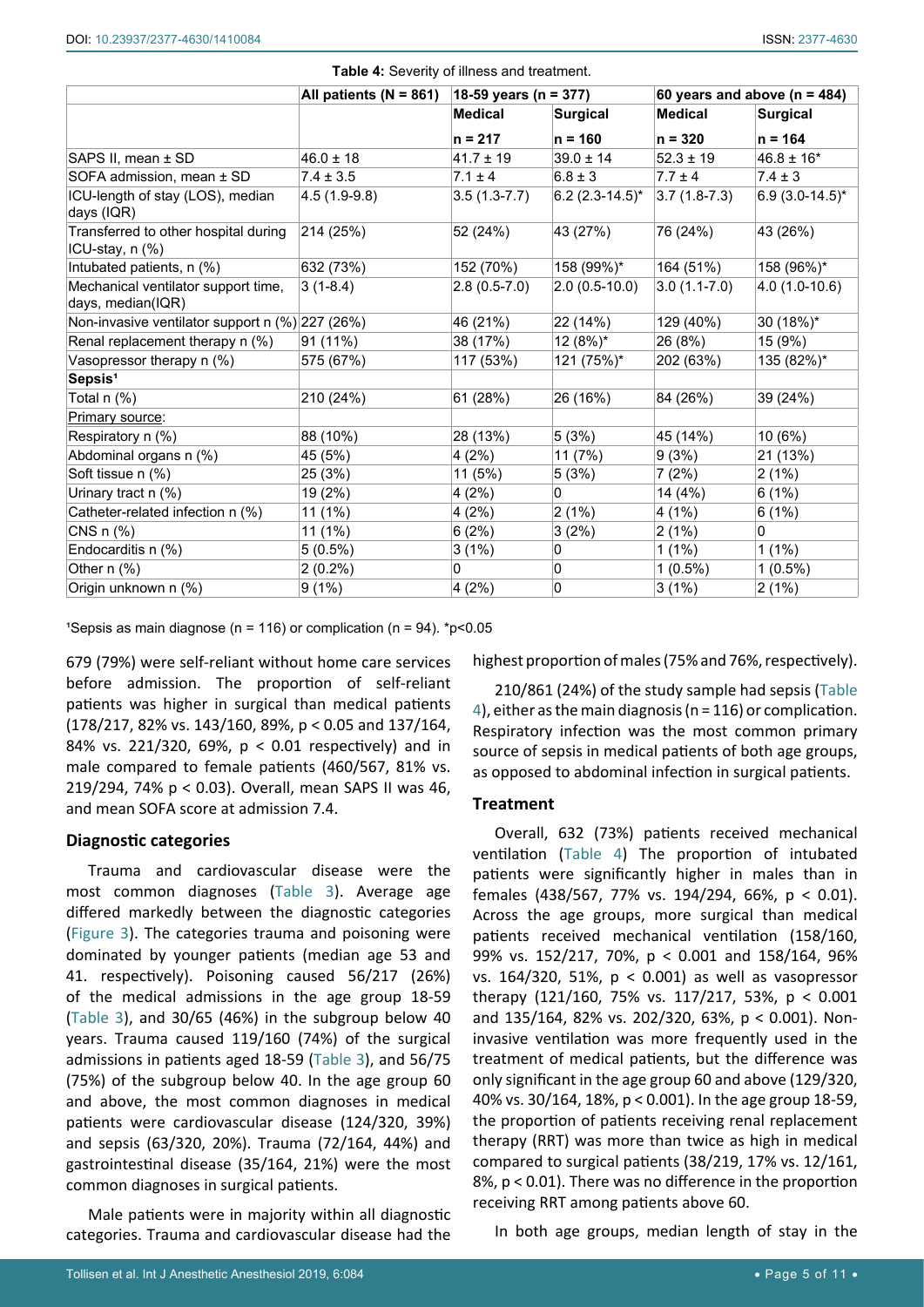<span id="page-5-1"></span>

<span id="page-5-0"></span>

|  |  | Table 5: Outcome. |
|--|--|-------------------|
|--|--|-------------------|

|                                               | All patients N = 861 | 18-59 years (n = 377) |                 | 60 years and above (n = 484) |                 |
|-----------------------------------------------|----------------------|-----------------------|-----------------|------------------------------|-----------------|
|                                               |                      | <b>Medical</b>        | <b>Surgical</b> | Medical                      | <b>Surgical</b> |
|                                               |                      | $n = 217$             | $n = 160$       | $n = 320$                    | $n = 164$       |
| ICU mortality n (%)                           | 205 (24%)            | 38 (18%)              | 24 (15%)        | 94 (29%)                     | 49 (30%)        |
| Treatment restrictions, total n (%)           | 183 (21%)            | 27 (13%)              | 23(14%)         | 85 (27%)                     | 48 (29%)        |
| Withdrawal of treatment n (%)                 | 141 (16%)            | 21 (10%)              | 22 (14%)        | 60 (19%)                     | 38 (23%)        |
| Treatment withheld n (%)                      | 42 (5%)              | 6(3%)                 | $1(1\%)$        | 25 (8%)                      | 10(6%)          |
| Hospital mortality n (%)                      | 279 (32%)            | 50 (23%)              | 28 (17%)        | 143 (45%)                    | 57 (35%)*       |
| Discharge location for hospital<br>survivors: |                      |                       |                 |                              |                 |
| Home or rehabilitation $n$ (%)                | 455 (53%)            | 146 (67%)             | 124 (77%)       | 111 (35%)                    | 74 (45%)        |
| Nursing home n (%)                            | 88 (10%)             | 10(5%)                | $1(1\%)$        | 55 (17%)                     | 22 (13%)        |
| Other (including                              | 39 (4%)              | 11 (5%)               | 7(5%)           | 13 (4%)                      | 11 (7%)         |
| (%) psychiatric institution) n                |                      |                       |                 |                              |                 |

ICU was almost twice as long for patients with surgical compared to medical admissions (6.2 vs. 3.5,  $p < 0.05$ ) and 6.9 vs. 3.7, p < 0.01 respectively). Separate analysis for intubated patients showed similar trends regarding length of stay (6.4 vs. 4.5 days,  $p < 0.05$  and 6.2 vs. 4.5,  $p = 0.04$ ), but no difference in median mechanical ventilator support time was seen between medical and surgical patients.

## **Outcome**

Total hospital mortality was 279 (32%) and ICU mortality was 205 (24%) ([Table 5](#page-5-0)). Decisions regarding limitations of life-sustaining treatments were made in 183/205 (89%) of the patients who died in the ICU. The proportion of patients with limitations of life-sustaining treatment was higher in surgical than medical patients in the age group 18-59 (23/24, 96% vs. 27/38, 71%, p < 0.02). There were no such difference in patients older than 60 years or between the genders. ICU-mortality were similar for medical and surgical patients across the age groups ([Table 5](#page-5-0)) and for male and female patients  $(128/567, 23\% \text{ vs. } 77/294, 26\%, \text{ p} = 0.23).$ 

Presentation of hospital mortality with increasing age ([Figure 4a](#page-6-0) and [Figure 4b](#page-6-0)) showed different trends for medical and surgical patients. For medical patients ([Figure 4a](#page-6-0)), the mortality increased steadily with age, but for patients 70 years and above, the curves for ICU and hospital mortality diverged. Among patients below 50, the mortality curve peaks in the age group 30-39. In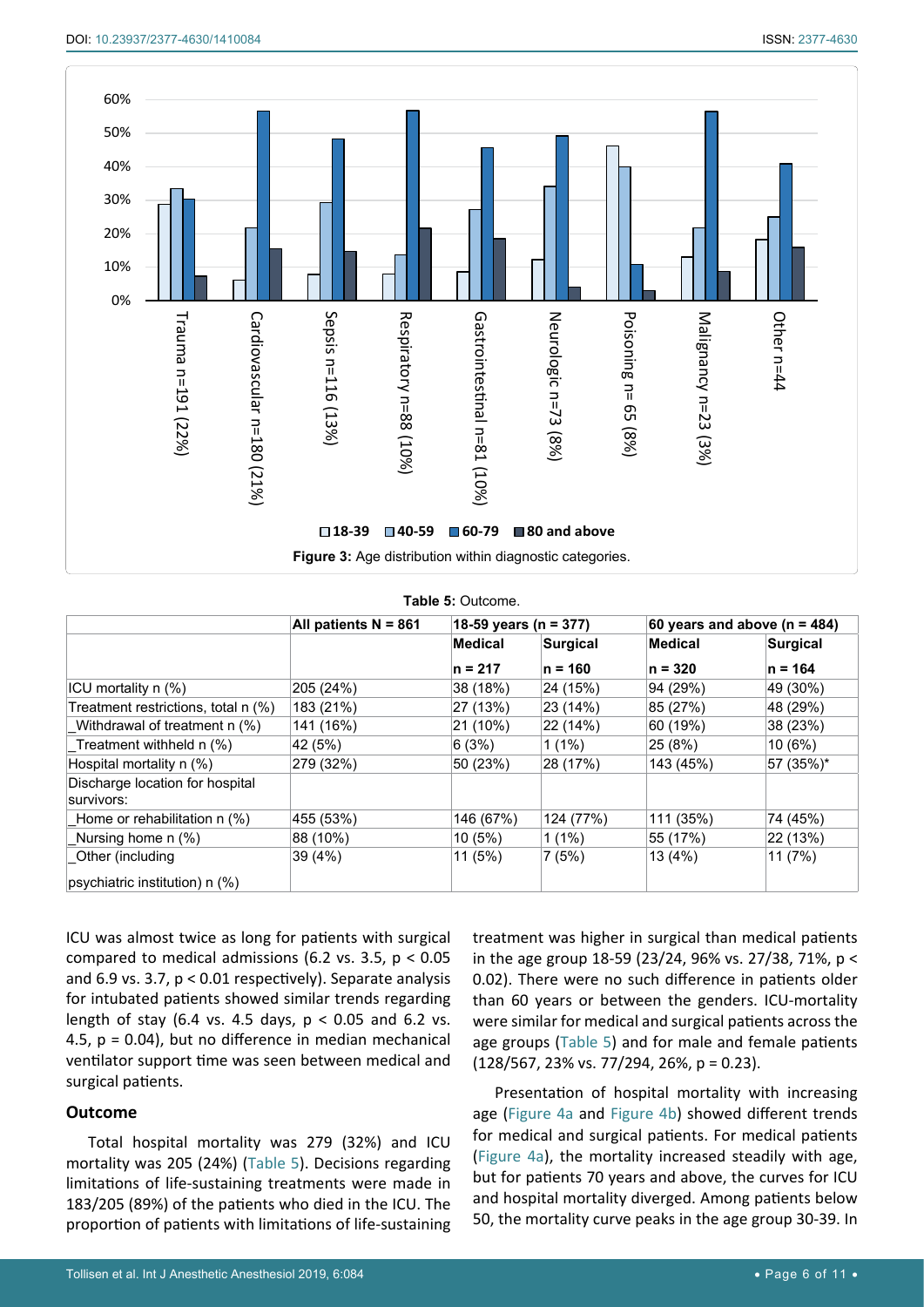<span id="page-6-0"></span>

this age group 5/10 deaths were caused by overdoserelated cardiac arrest. For surgical patients [\(Figure 4b](#page-6-0)), both the ICU- and hospital mortality were relatively stable until the age of 70, from where it increased rapidly.

Comparison of medical and surgical patients showed a higher hospital mortality in medical patients in the age group above 60 (143/320, 45% vs. 57/164, 35%,  $p < 0.05$ ), but not in the youngest age group (Table [5](#page-5-0)). Separate analysis of intubated patients showed a significantly higher hospital mortality among medical patients in both age groups (43/152, 28% vs. 28/158, 18%, p < 0.03 and 84/164, 51% vs. 55/158, 35%, p < 0.01).

Within the diagnostic categories, patients with cardiovascular (100/180, 56%), gastrointestinal (28/81, 35%) and respiratory disease (29/88, 33%) had the highest hospital mortality rate. Patients with trauma (41/191, 22%) and poisoning (9/65, 14%) had the lowest hospital mortality ([Table 6](#page-7-0)).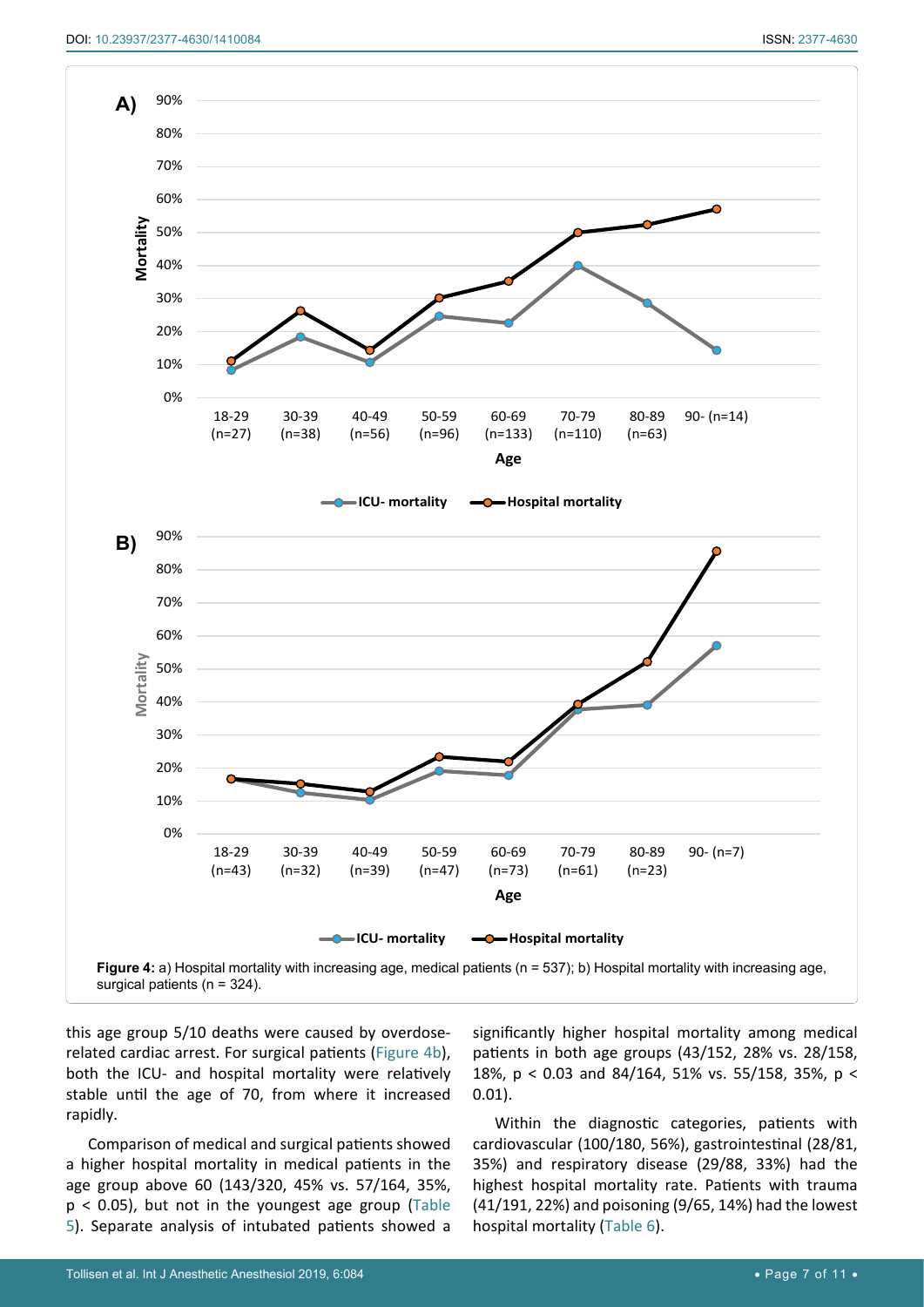|                  | Main diagnostic categories ICU mortality n (% of diagnostic category) | Hospital mortality n (% of diagnostic category) |
|------------------|-----------------------------------------------------------------------|-------------------------------------------------|
| Trauma           | 34/191 (18%)                                                          | 41/191 (22%)                                    |
| Cardiovascular   | 74/180 (41%)                                                          | 100/180 (56%)                                   |
| Sepsis           | 20/116 (17%)                                                          | 29/116 (25%)                                    |
| Respiratory      | 18/88 (21%)                                                           | 29/88 (33%)                                     |
| Gastrointestinal | 18/81 (22%)                                                           | 28/81 (35%)                                     |
| Neurologic/CNS   | 23/73 (32%)                                                           | 24/73 (33%)                                     |
| Poisoning        | 7/65 (11%)                                                            | 9/65 (14%)                                      |
| Cancer           | 7/23(30)                                                              | 12/23 (52%)                                     |
| Other            | 4/44 (16%)                                                            | 7/44 (16%)                                      |
| Total            | 205 (24% of total)                                                    | 279 (32% of total)                              |

<span id="page-7-0"></span>**Table 6:** ICU and hospital mortality within diagnostic categories.

Of the 582 surviving patients, 455 (78%) were discharged home or to rehabilitation, 88 (15%) to nursing home, and 39 (7%) were discharged to other locations including psychiatric institutions ([Table 5](#page-5-0)).

## **Discussion**

The present study describes preadmission characteristics, main causes of admission, treatment details and outcome of a large, mixed intensive care population in Oslo. Mean SAPS score was 46, which is considerably higher than the average score of 38 reported by the Norwegian intensive care registry (NIR) in 2014 [[10\]](#page-9-4). Almost three quarters of the patients received mechanical ventilation. Trauma and cardiovascular disease were the most common diagnostic categories, reflecting the regional function of the Oslo University hospital Ulleval as a tertiary referral hospital.

## **Age and gender distribution**

Median age was 62, in line with median age for patients admitted to regional hospitals in Norway [[10](#page-9-4)]. Two thirds of the patients were males, a significantly higher proportion than the 53% male proportion among patients admitted to the Oslo University Hospital Ullevaal during the period. The high number of patients with trauma and cardiovascular disease may partly explain this finding. Nonetheless, males were in majority within all diagnostic categories and age groups, with the exception of the oldest patients (90+). This overrepresentation of males receiving intensive care treatment is in line with prior international studies [[11](#page-9-5),[12](#page-9-6)]. Possible explanations are older age among the females and different pattern of disease manifestations for similar diagnoses for male and female patients. Nonetheless, a gender-biased decision-making process cannot be ruled out and should be investigated further.

Medical patients constituted two thirds of the study population. More than 90% of the surgical patients had non-scheduled surgical admissions. Inclusion of patients from postoperative units would have increased the number of patients with scheduled surgical admission. However, for this study we intended to study ICU patients with a high severity of illness, and therefore decided not to include postoperative units.

## **Pre-admission characteristics**

Although the majority of patients had prior chronic disease, almost 80% of the patients were self-reliant without home care before admission. Thus, the majority of the patients had a relatively high level of function before admission. Comparison of the preadmission characteristics of medical and surgical patients showed several differences. Firstly, the proportion of self-reliant patients was significantly higher in surgical than medical patients across the age groups. Secondly, in the age group 18-59, surgical patients had significantly lower Charlson comorbidity index than medical patients, reflecting a much lower prevalence of pre-existing chronic disease. These findings suggests differences in predisposing factors for ICU admissions between medical and surgical patients that should be further investigated.

### **Treatment**

A surprising finding was that surgical patients had almost twice as long median length of stay (LOS) in the ICU as medical patients, despite lower median age and less chronic disease. There are several possible explanations. Firstly, this difference is likely to reflect the vast resources needed in the treatment of severely ill trauma patients, including the need of repeated surgical procedures.

Secondly, among the patients who died in the hospital, a greater proportion of the surgical patients died in the intensive care unit as opposed to in medical patients where a higher proportion died at the ward ([Figure 4a](#page-6-0) and [Figure 4b\)](#page-6-0). Other possible explanations are the high number of neurosurgical patients and the exclusion of postoperative patients.

## **Mortality**

The high severity of illness and level of care of the study population was reflected in a hospital mortality rate of 32%, almost twice as high as the average 17% mortality reported by NIR [[10](#page-9-4)]. As expected, hospital mortality increased significantly by age, reflecting increased frailty, comorbidity and reduced ability of elderly patients to withstand acute disease. In patients older than 60, medical patients had a higher hospital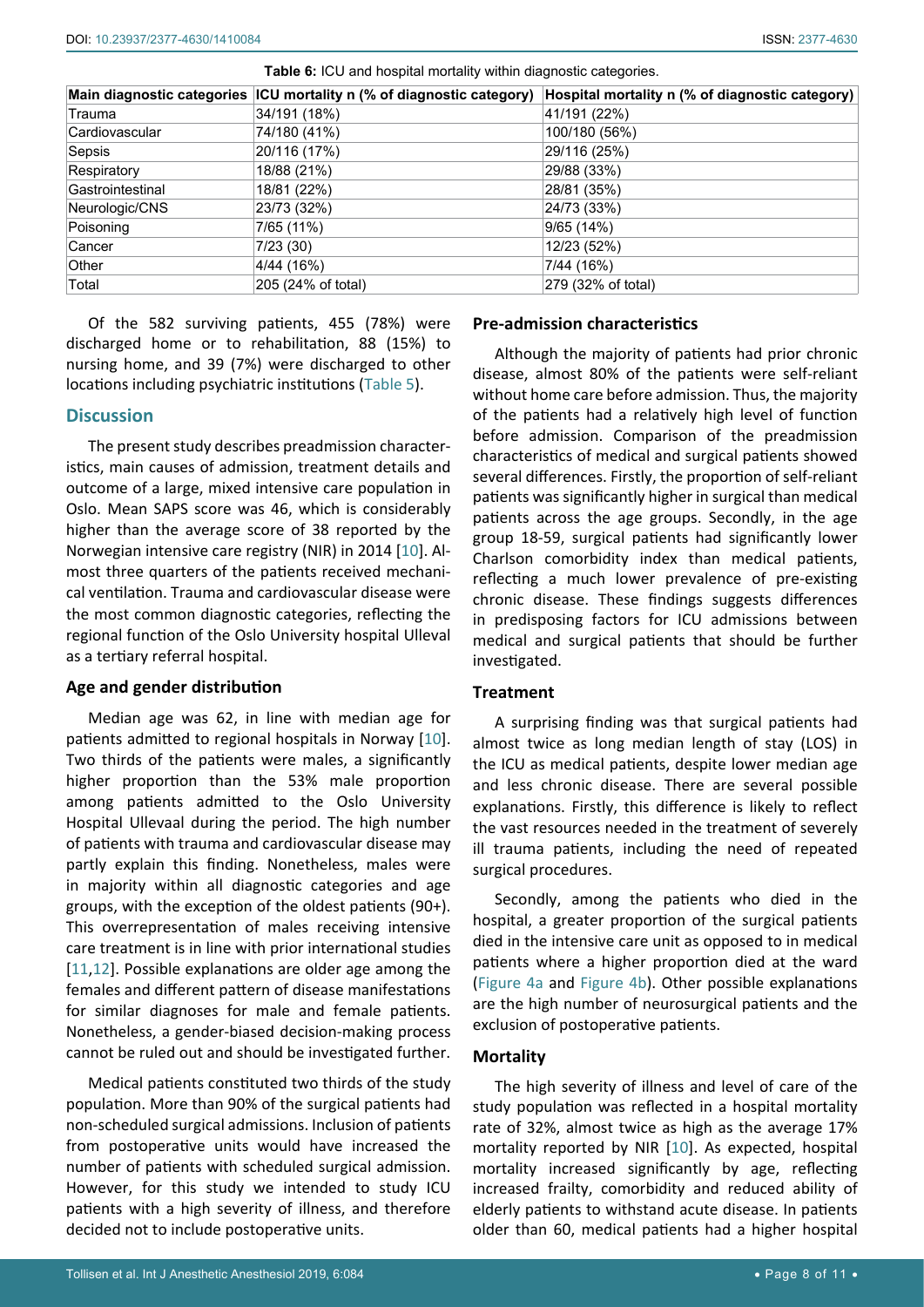mortality. Interestingly, presentation of mortality within age groups showed different trends for medical and surgical patients. For surgical patients the mortality rate remained relatively low until the age of 70, and then increased steeply. We consider the high proportion of trauma patients and the lower burden of comorbidity in the younger age groups of surgical patients as main explanatory factors. For medical patients, the intensive care mortality and the hospital mortality increased linearly until the age of 70, but then diverged. This is in line with earlier findings [[13](#page-9-5)] and reflects a shift towards dying at the ward instead of in the ICU among elderly intensive care patients.

For medical patients a peak in hospital mortality occurred for patients aged 30-39. Among the patients who died in this age group, half of the deaths were overdose-related cardiac arrests. Poisoning was the most common cause of admission in medical patients aged 18-59 and caused almost half of the admissions in patients younger than 40 years. These findings are in line with prior studies [\[14](#page-9-6),[15](#page-9-7)], and confirm that substance abuse causes a significant proportion of preventable ICU-admission in young patients.

The association between trauma and substance abuse is well known [\[16](#page-9-8)[,17](#page-9-9)]. Since trauma was the dominating diagnostic category among patients with surgical admissions, alcohol and drug exposure may have had an indirect influence on ICU admission in a significant proportion of these patients.

Limitations of life-sustaining treatment is common in European ICUs, but with substantial intercountry variability [[9](#page-9-3)]. In our study population, limitations of life-sustaining treatments (as defined in the methods) occurred in almost 90% of the patients who died in the intensive care. This proportion is very high and surpasses the findings by Skjaker, et al. [\[18](#page-9-10)] in a study of end-of life-decisions in a Norwegian ICU-population. In comparison, our study population had a higher median age and severity of illness (SAPS II 46 vs. 42) and a different distribution of diagnostic categories including a much higher proportion of trauma patients. Our findings confirm the increased tendency of withholding and withdrawal of life sustaining treatment in the critically ill described in international studies [[19](#page-9-11)], particularly in Nordic ICUs [[9](#page-9-3)]. Of the hospital survivors, almost 80% were discharged to home or rehabilitation, indicating a low prevalence of futile intensive care treatment.

#### **Strengths and limitations**

The patient cohort in the present study is large, and contains intensive care patients from many specialties. Data was collected prospectively and the registrations were made by a small number of study personnel. The present study conveys a comprehensive set of descriptive data particularly regarding pre-admission characteristics of the intensive care population.

Comparison of medical and surgical patients within age groups is a strength because it allowed detection of subtle differences between the subgroups.

Evaluation of ICU services is challenging due to variations in ICU-beds availability and case mix between different intensive care populations. This is a limitation when trying to generalize the findings of this study to other populations or settings.

In order to simplify the analysis, patients with scheduled and non-scheduled admissions were described as one group. This merging represents a possible limitation since there may be l differences in the characteristics of these patients.

## **Conclusions**

1. In the age group 18-59 years, medical patients had a considerably higher prevalence of pre-existing chronic disease score compared to surgical patients, suggesting differences in predisposing factors. Trauma and poisoning were the most common causes of admissions. Since these diagnostics categories represent possibly preventable ICU-admissions, more focus on preventive efforts is needed.

2. In the age group 60 and above, comorbidity was similar in medical and surgical patients. Nonetheless medical patients had higher hospital mortality. While the majority of surgical patients within this age group died in the ICU, medical patients had a tendency of dying at the ward.

3. Limitations of life-sustaining treatment were made in almost 90% of the patients who died in the ICU, and the vast majority of the surviving patients were discharged home or to rehabilitation. This indicates a low prevalence of futile treatment.

## **Acknowledgements**

Thanks to the nurses and medical staff at the ICUs at the Oslo University Hospital Ullevål and The Diakonhjemmet Hospital for their cooperation and help with the inclusion of patients during the study period.

#### **References**

- <span id="page-8-0"></span>1. [Laake JH, Dybwik K, Flaatten HK, Fonneland IL, Kvale R,](https://www.ncbi.nlm.nih.gov/pubmed/19930244)  [et al. \(2010\) Impact of the post-World War II generation on](https://www.ncbi.nlm.nih.gov/pubmed/19930244)  [intensive care needs in Norway. Acta Anaesthesiol Scand](https://www.ncbi.nlm.nih.gov/pubmed/19930244)  [54: 479-484.](https://www.ncbi.nlm.nih.gov/pubmed/19930244)
- <span id="page-8-1"></span>2. [Martin G \(2006\) Epidemiology studies in critical care. Crit](https://www.ncbi.nlm.nih.gov/pmc/articles/PMC1550877/)  [Care 10: 136.](https://www.ncbi.nlm.nih.gov/pmc/articles/PMC1550877/)
- <span id="page-8-2"></span>3. [Garland A, Olafson K, Ramsey CD, Yogendran M, Fransoo](https://www.ncbi.nlm.nih.gov/pubmed/25011575)  [R \(2014\) Distinct determinants of long-term and short-term](https://www.ncbi.nlm.nih.gov/pubmed/25011575)  [survival in critical illness. Intensive Care Med 40: 1097-](https://www.ncbi.nlm.nih.gov/pubmed/25011575) [1105.](https://www.ncbi.nlm.nih.gov/pubmed/25011575)
- <span id="page-8-3"></span>4. [Piccirillo JF, Vlahiotis A, Barrett LB, Flood KL, Spitznagel](https://www.ncbi.nlm.nih.gov/pubmed/18375141)  [EL, et al. \(2008\) The changing prevalence of comorbidity](https://www.ncbi.nlm.nih.gov/pubmed/18375141)  [across the age spectrum. Crit Rev Oncol Hematol 67: 124-](https://www.ncbi.nlm.nih.gov/pubmed/18375141) [132.](https://www.ncbi.nlm.nih.gov/pubmed/18375141)
- <span id="page-8-4"></span>5. [Murthy S, Wunsch H \(2012\) Clinical review: International](https://www.ncbi.nlm.nih.gov/pubmed/22546146)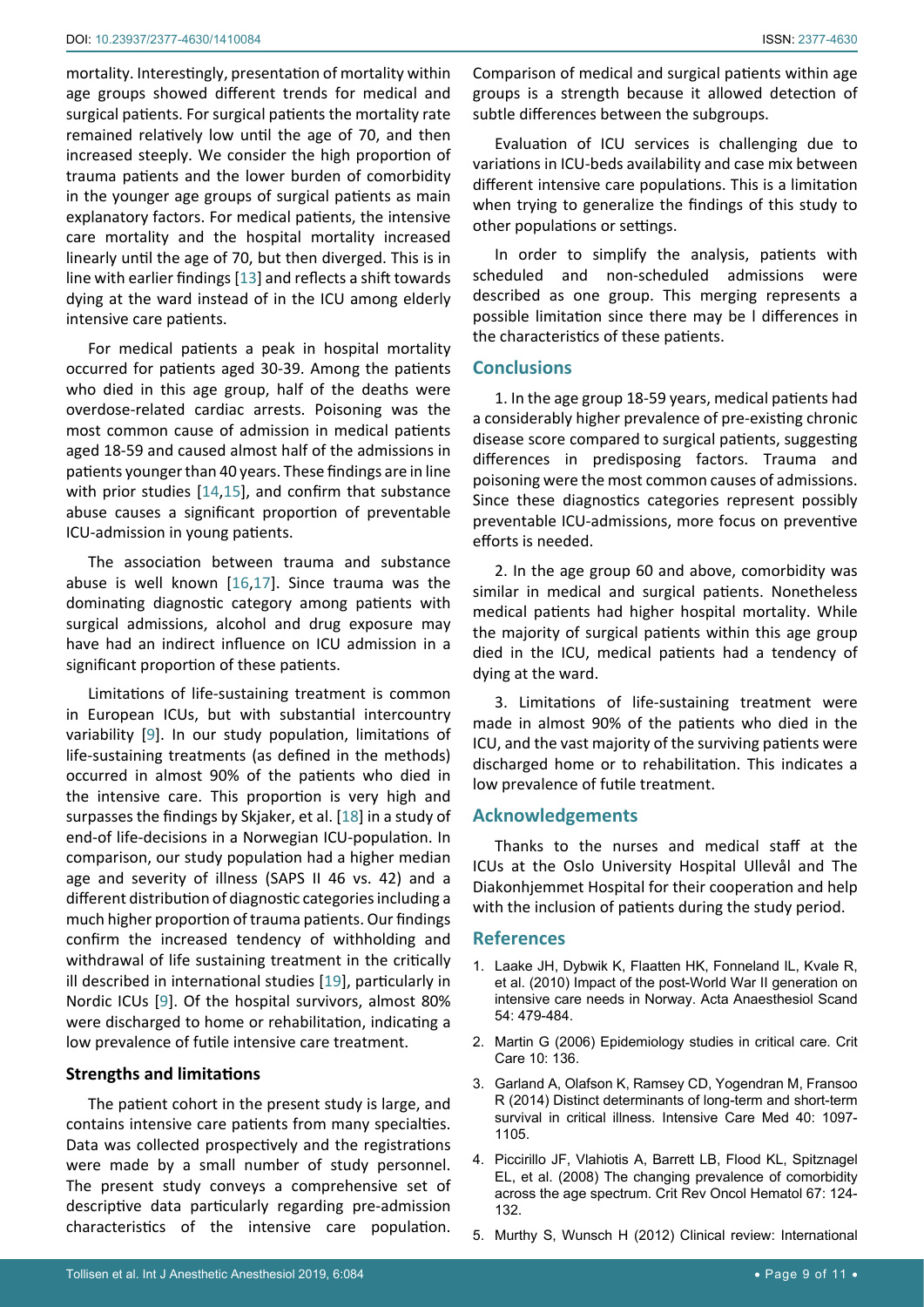<span id="page-9-0"></span>[comparisons in critical care - lessons learned. Crit Care 16:](https://www.ncbi.nlm.nih.gov/pubmed/22546146)  [218.](https://www.ncbi.nlm.nih.gov/pubmed/22546146)

- 6. [Charlson ME, Pompei P, Ales KL, MacKenzie CR \(1987\)](https://www.ncbi.nlm.nih.gov/pubmed/3558716)  [A new method of classifying prognostic comorbidity in](https://www.ncbi.nlm.nih.gov/pubmed/3558716)  [longitudinal studies: development and validation. J Chronic](https://www.ncbi.nlm.nih.gov/pubmed/3558716)  [Dis 40: 373-383.](https://www.ncbi.nlm.nih.gov/pubmed/3558716)
- <span id="page-9-1"></span>7. [Le Gall JR, Lemeshow S, Saulnier F \(1993\) A new Simplified](https://www.ncbi.nlm.nih.gov/pubmed/8254858)  [Acute Physiology Score \(SAPS II\) based on a European/](https://www.ncbi.nlm.nih.gov/pubmed/8254858) [North American multicenter study. JAMA 270: 2957-2963.](https://www.ncbi.nlm.nih.gov/pubmed/8254858)
- <span id="page-9-2"></span>8. [Vincent JL, Moreno R, Takala J, Willatts S, De Mendonca](https://www.ncbi.nlm.nih.gov/pubmed/8844239)  [A, et al. \(1996\) The SOFA \(Sepsis-related Organ Failure](https://www.ncbi.nlm.nih.gov/pubmed/8844239)  [Assessment\) score to describe organ dysfunction/failure.](https://www.ncbi.nlm.nih.gov/pubmed/8844239)  [On behalf of the Working Group on Sepsis-Related](https://www.ncbi.nlm.nih.gov/pubmed/8844239)  [Problems of the European Society of Intensive Care](https://www.ncbi.nlm.nih.gov/pubmed/8844239)  [Medicine. Intensive Care Med 22: 707-710.](https://www.ncbi.nlm.nih.gov/pubmed/8844239)
- <span id="page-9-3"></span>9. [Sprung CL, Cohen SL, Sjokvist P, Baras M, Bulow HH, et](https://www.ncbi.nlm.nih.gov/pubmed/12915432)  [al. \(2003\) End-of-life practices in European intensive care](https://www.ncbi.nlm.nih.gov/pubmed/12915432)  [units: the Ethicus Study. JAMA 290: 790-797.](https://www.ncbi.nlm.nih.gov/pubmed/12915432)
- <span id="page-9-4"></span>10. [https://helse-bergen.no/norsk-intensivregister-nir/](https://helse-bergen.no/norsk-intensivregister-nir/arsrapportar) [arsrapportar](https://helse-bergen.no/norsk-intensivregister-nir/arsrapportar)
- <span id="page-9-5"></span>11. [Valentin A, Jordan B, Lang T, Hiesmayr M, Metnitz PG \(2003\)](https://www.ncbi.nlm.nih.gov/pubmed/12847381)  [Gender-related differences in intensive care: a multiple](https://www.ncbi.nlm.nih.gov/pubmed/12847381)[center cohort study of therapeutic interventions and outcome](https://www.ncbi.nlm.nih.gov/pubmed/12847381)  [in critically ill patients. Crit Care Med 31: 1901-1907.](https://www.ncbi.nlm.nih.gov/pubmed/12847381)
- <span id="page-9-6"></span>12. [Andersen FH, Kvale R \(2012\) Do elderly intensive care unit](https://www.ncbi.nlm.nih.gov/pubmed/23016991)

[patients receive less intensive care treatment and have](https://www.ncbi.nlm.nih.gov/pubmed/23016991)  [higher mortality? Acta Anaesthesiol Scand 56: 1298-1305.](https://www.ncbi.nlm.nih.gov/pubmed/23016991)

- <span id="page-9-7"></span>13. [Lund C, Teige B, Drottning P, Stiksrud B, Rui TO, et al.](https://www.ncbi.nlm.nih.gov/pubmed/23046743)  [\(2012\) A one-year observational study of all hospitalized](https://www.ncbi.nlm.nih.gov/pubmed/23046743)  [and fatal acute poisonings in Oslo: Epidemiology, intention](https://www.ncbi.nlm.nih.gov/pubmed/23046743)  [and follow-up. BMC Public Health 12: 858.](https://www.ncbi.nlm.nih.gov/pubmed/23046743)
- <span id="page-9-8"></span>14. [Cretikos MA, Parr MJ \(2003\) Drug related admissions to](https://www.ncbi.nlm.nih.gov/pubmed/16563114)  [intensive care: the role of illicit drugs and self poisoning.](https://www.ncbi.nlm.nih.gov/pubmed/16563114)  [Crit Care Resusc 5: 253-257.](https://www.ncbi.nlm.nih.gov/pubmed/16563114)
- <span id="page-9-9"></span>15. [Bogstrand ST, Gjerde H, Normann PT, Rossow I, Ekeberg](https://www.ncbi.nlm.nih.gov/pubmed/22943663)  [O \(2012\) Alcohol, psychoactive substances and non-fatal](https://www.ncbi.nlm.nih.gov/pubmed/22943663)  [road traffic accidents--a case-control study. BMC Public](https://www.ncbi.nlm.nih.gov/pubmed/22943663)  [Health 12: 734.](https://www.ncbi.nlm.nih.gov/pubmed/22943663)
- <span id="page-9-10"></span>16. [Moore EE \(2005\) Alcohol and trauma: The perfect storm. J](https://www.ncbi.nlm.nih.gov/pubmed/16355063)  [Trauma 59: 53-56.](https://www.ncbi.nlm.nih.gov/pubmed/16355063)
- <span id="page-9-11"></span>17. [Skjaker SA, Hoel H, Dahl V, Stavem K \(2017\) Factors](https://www.ncbi.nlm.nih.gov/pubmed/28719660)  [associated with life-sustaining treatment restriction in a](https://www.ncbi.nlm.nih.gov/pubmed/28719660)  [general intensive care unit. PLoS One 12: e0181312.](https://www.ncbi.nlm.nih.gov/pubmed/28719660)
- <span id="page-9-12"></span>18. [Prendergast TJ, Luce JM \(1997\) Increasing incidence of](https://www.ncbi.nlm.nih.gov/pubmed/9001282)  [withholding and withdrawal of life support from the critically](https://www.ncbi.nlm.nih.gov/pubmed/9001282)  [ill. Am J Respir Crit Care Med 155: 15-20.](https://www.ncbi.nlm.nih.gov/pubmed/9001282)
- 19. [Bagga A, Bakkaloglu A, Devarajan P, Mehta RL, Kellum JA,](https://www.ncbi.nlm.nih.gov/pubmed/17665221)  [et al. \(2007\) Improving outcomes from acute kidney injury:](https://www.ncbi.nlm.nih.gov/pubmed/17665221)  [report of an initiative. Pediatr Nephrol 22: 1655-1658.](https://www.ncbi.nlm.nih.gov/pubmed/17665221)